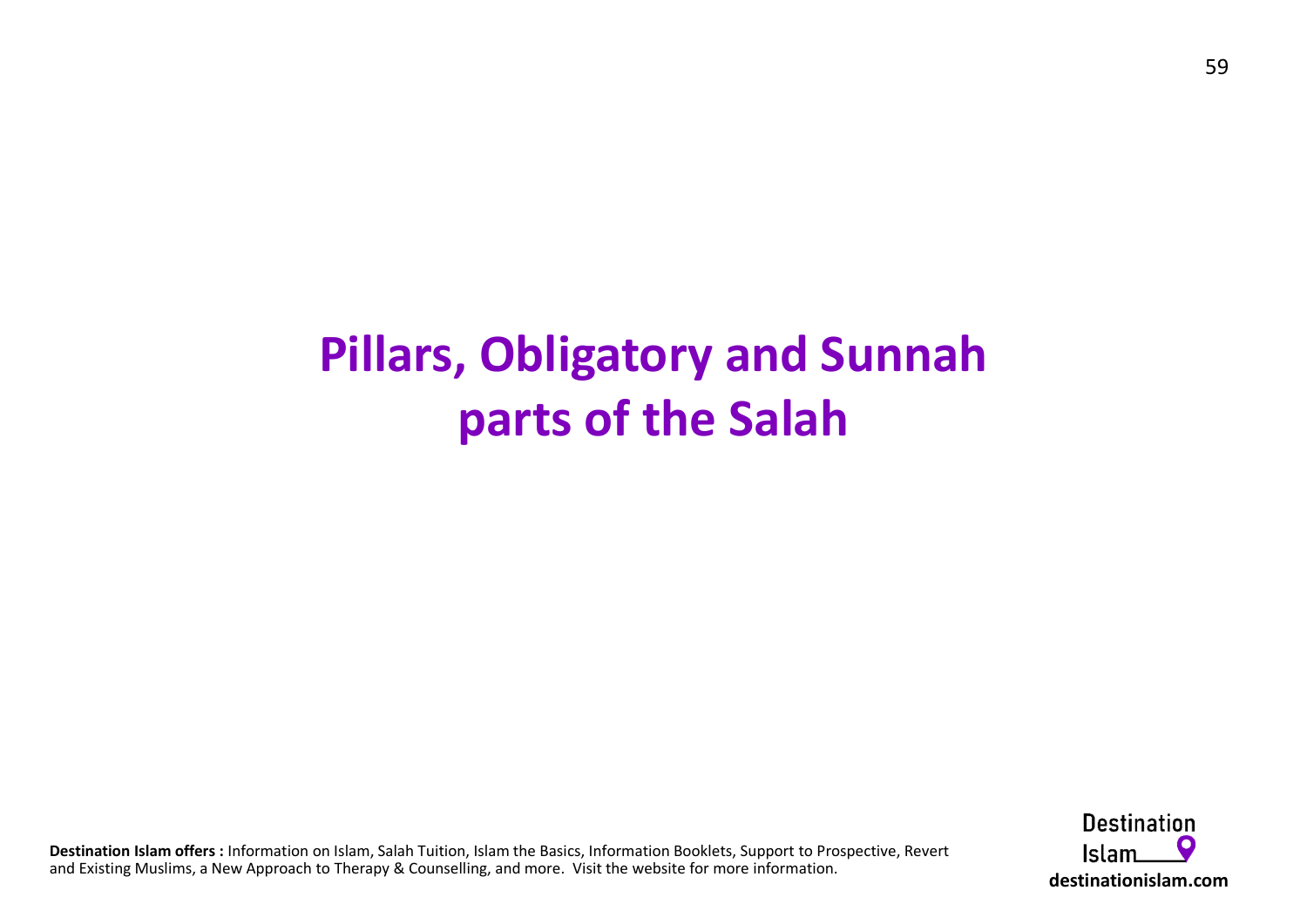# Pillars

A pillar cannot be waived, either deliberately or by mistake. The Salah is not complete if a Pillar is omitted. **lars**<br>lar cannot be waived, either deliberately or by mistake. The Salah is<br>complete if a Pillar is omitted.<br>1. Standing during obligatory prayers if one is able to do so.<br>2. The opening takbeer (saying "Allaahu akbar").<br>

1. Standing during obligatory prayers if one is able to do so.

**lars**<br>
lar cannot be waived, either deliberately or by mistake. The<br>
complete if a Pillar is omitted.<br>
1. Standing during obligatory prayers if one is able to do so.<br>
2. The opening takbeer (saying "Allaahu akbar").<br>
3. R 4. Rukoo' (bowing), the least of which means bending so that the hands can touch the knees, but the most complete form means making the back level and the head parallel with it.

5. Rising from bowing.

6. Standing up straight.

1. Standing during obligatory prayers if one is able to do so.<br>
2. The opening takbeer (saying "Allaahu akbar").<br>
3. Reciting al-Faatihah in every unit of prayer.<br>
4. Rukoo' (bowing), the least of which means bending so th the forehead, nose, palms, knees and toes firmly on the ground, and the least of which is placing a part of each of these on the ground.

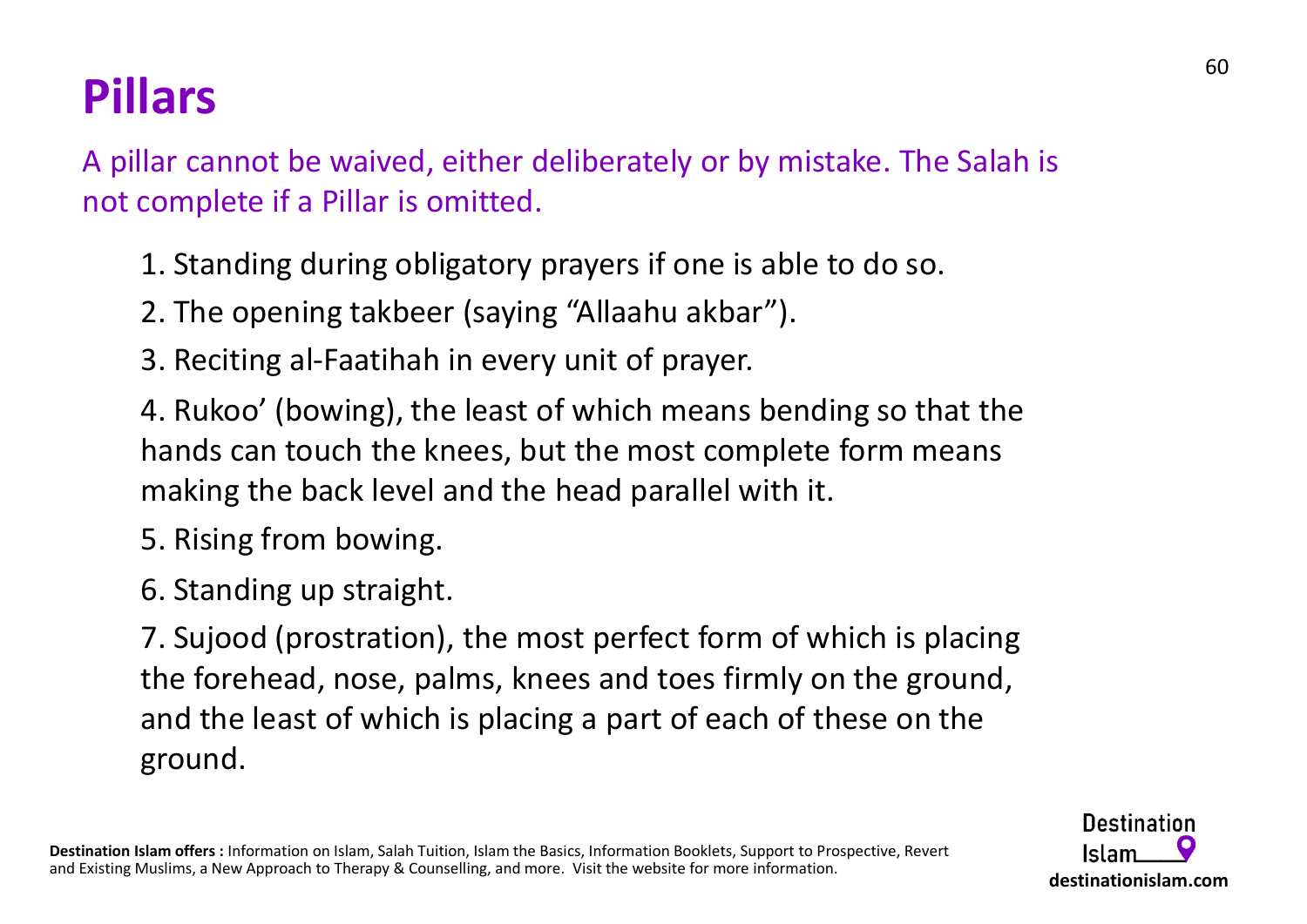## Pillars - Continued

8. Rising from prostration.

9. Sitting between the two prostrations. However one sits is good enough, but the Sunnah is to sit on the left foot and holding the right foot upright with the toes pointing towards the qiblah. 12. Sitting between the two prostrations. However one sits is good<br>12. Sitting between the two prostrations. However one sits is good<br>12. Sitting to tup sum and is to sit on the left foot and holding the<br>12. Being at ease 9. Sitting between the two prostrations. However one sits is good<br>enough, but the Sunnah is to sit on the left foot and holding the<br>right foot upright with the toes pointing towards the qiblah.<br>10. Being at ease in each of

10. Being at ease in each of these physical pillars.

11. The final tashahhud.

13. The two salaams. This means saying twice, "al-salaamu Allaah)."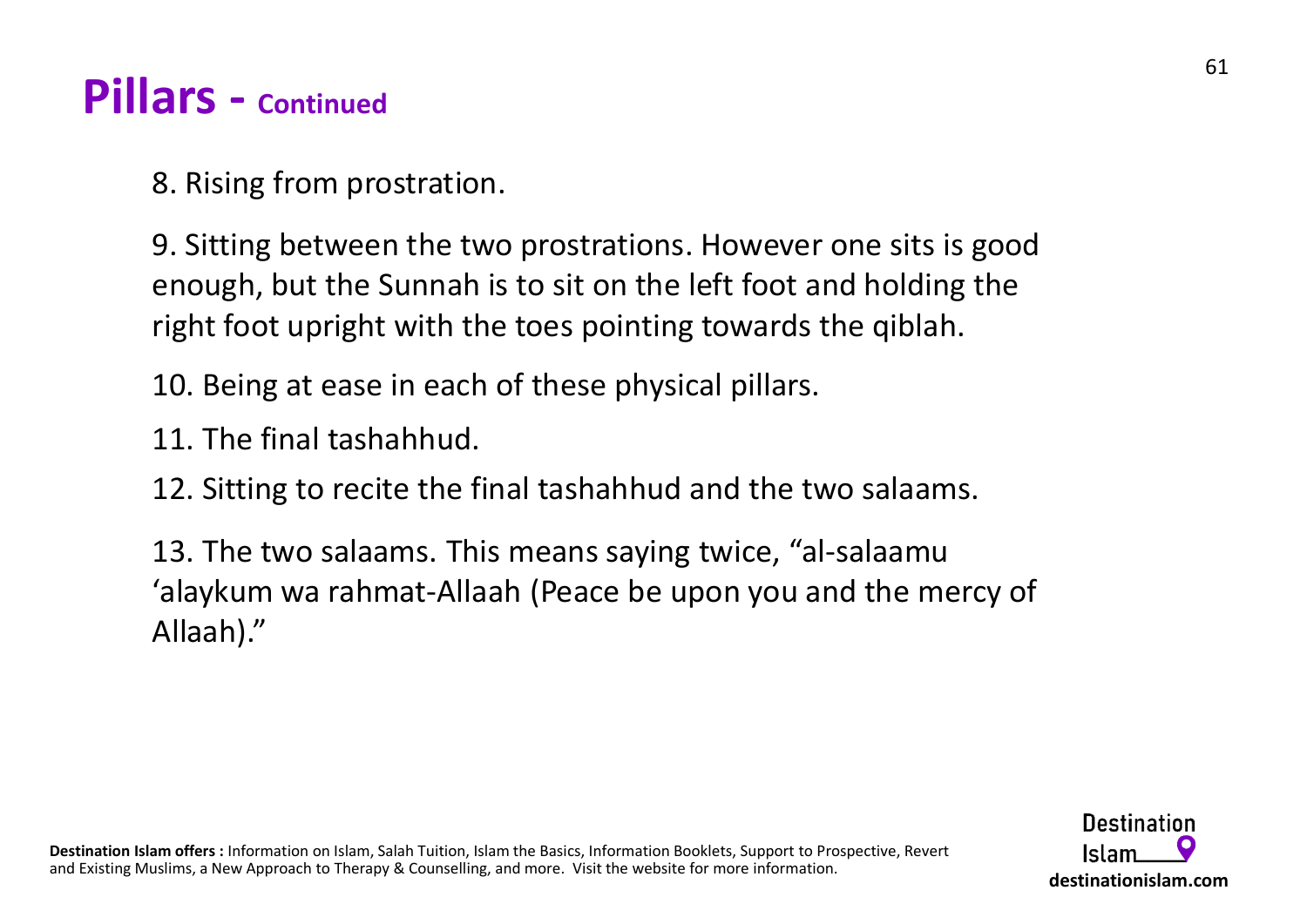## Pillars - Continued

14. Doing the pillars in the order mentioned here. If a person deliberately prostrates before bowing, for example, the prayer is invalidated; if he does that by mistake, he has to go back and bow, and then prostrate.

### Remember

A pillar cannot be waived, either deliberately or by mistake. The Salah is not complete if a Pillar is omitted.

Destination Islam offers : Information on Islam, Salah Tuition, Islam the Basics, Information Booklets, Support to Prospective, Revert and Existing Muslims, a New Approach to Therapy & Counselling, and more. Visit the website for more information.

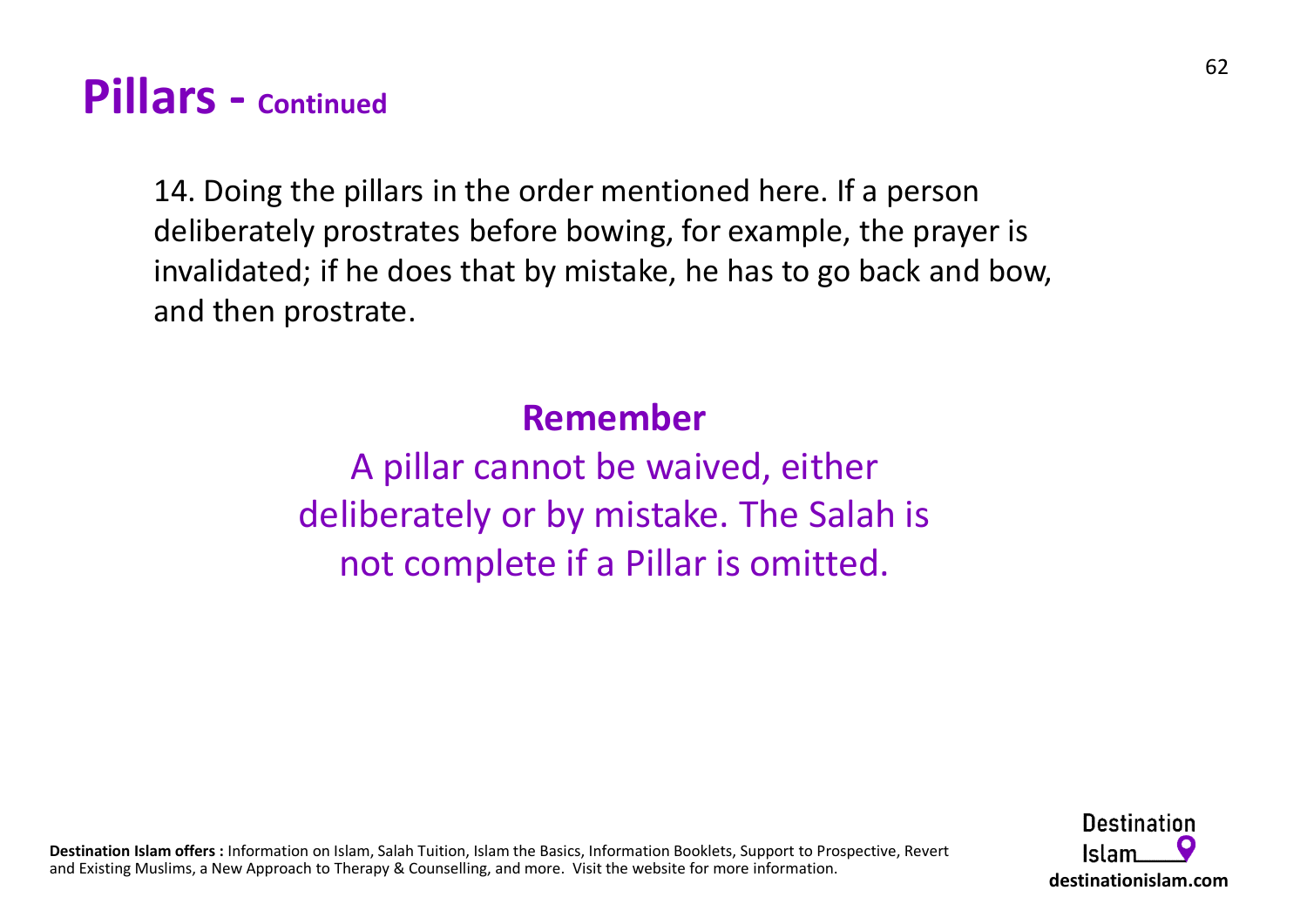# **Obligatory**

An obligatory part is waived if one forgets, and it can be compensated for **Obligatory**<br>An obligatory part is waived if one forgets, and it can be compensated for<br>by doing the prostration of forgetfulness (sujood al-sahw).<br>1. Takbeers other than the opening takbeer. **igatory**<br>
Iligatory part is waived if one forgets, and it can be co<br>
ing the prostration of forgetfulness (sujood al-sahw).<br>
1. Takbeers other than the opening takbeer.<br>
2. Saying "Sami'a Allaahu liman hamidah (Allaah hea ilgatory<br>
1<br>
1<br>
1. Takbeers other than the opening takbeer.<br>
2. Saying "Sami'a Allaahu liman hamidah (Allaah hears those who<br>
1. Takbeers other than the opening takbeer.<br>
2. Saying "Rabbana wa laka'l-hamd (Our Lord, to You **igatory**<br>Iligatory part is waived if one forgets, and it can be compensated for<br>ing the prostration of forgetfulness (sujood al-sahw).<br>1. Takbeers other than the opening takbeer.<br>2. Saying "Sami'a Allaahu liman hamidah (A 1<br>
Iligatory part is waived if one forgets, and it can be compensated for<br>
ing the prostration of forgetfulness (sujood al-sahw).<br>
1. Takbeers other than the opening takbeer.<br>
2. Saying "Sami'a Allaahu liman hamidah (Allaa

praise Him)". Ing the prostration or forgetruiness (sujood al-sanw).<br>1. Takbeers other than the opening takbeer.<br>2. Saying "Sami'a Allaahu liman hamidah (Allaah hears those who<br>praise Him)".<br>3. Saying "Rabbana wa laka'l-hamd (Our Lord,

Almighty)" once when bowing.

High)" once when prostrating.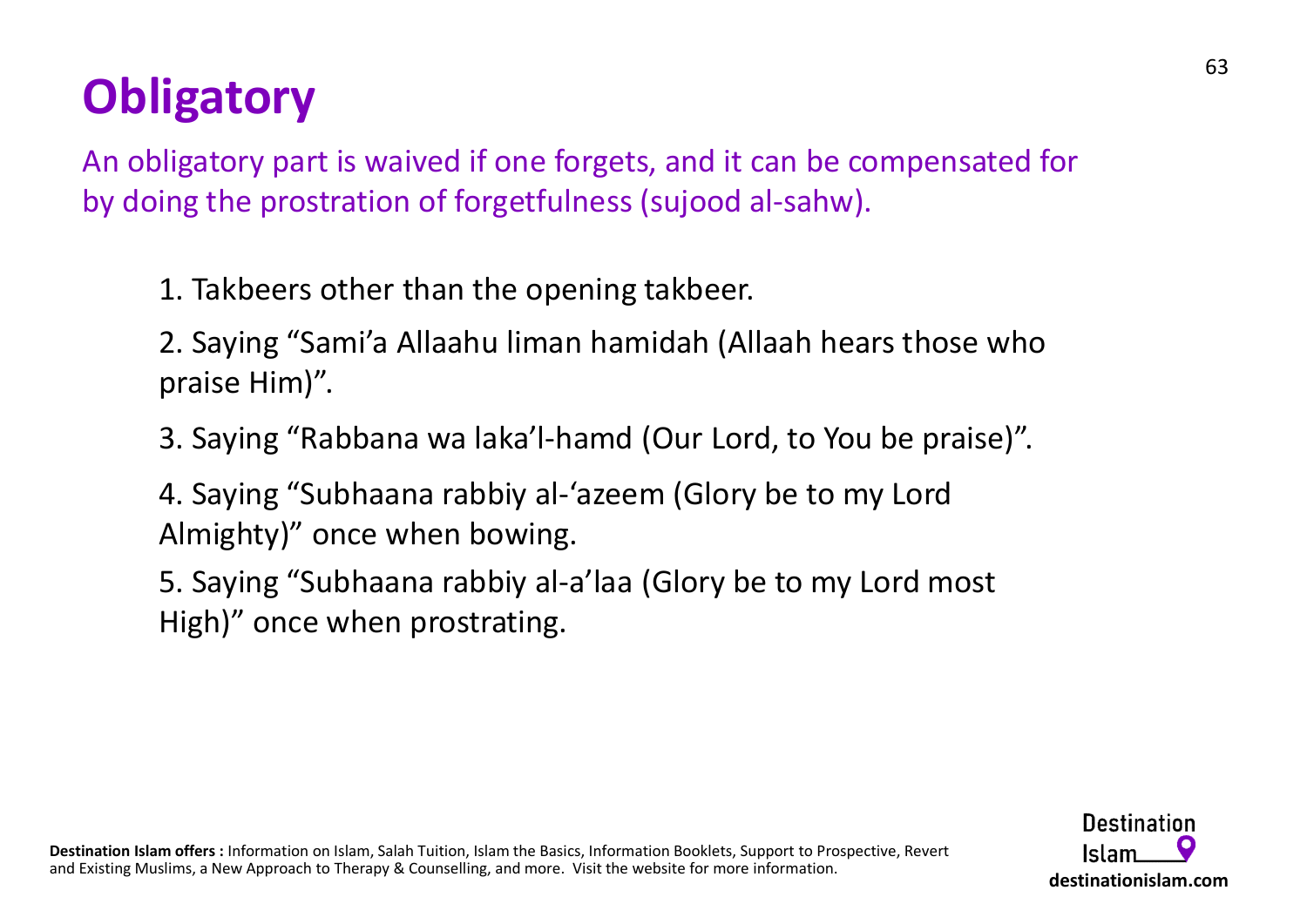## Obligatory - Continued

An obligatory part is waived if one forgets, and it can be compensated for **Obligatory - continued**<br>An obligatory part is waived if one forgets, and it can be compensated for<br>by doing the prostration of forgetfulness (sujood al-sahw).<br>6. Saying "Rabb ighfir li (Lord forgive me)" between the two<br>p **Solution 19. Saying 19. Saying "Continued**<br>Figures of the prostration of forgetfulness (sujood al-sahw).<br>For Saying "Rabb ighfir li (Lord forgive me)" between the two<br>prostrations.<br>T. The first tashahhud.

prostrations.

- 7. The first tashahhud.
- 8. Sitting for the first tashahhud.

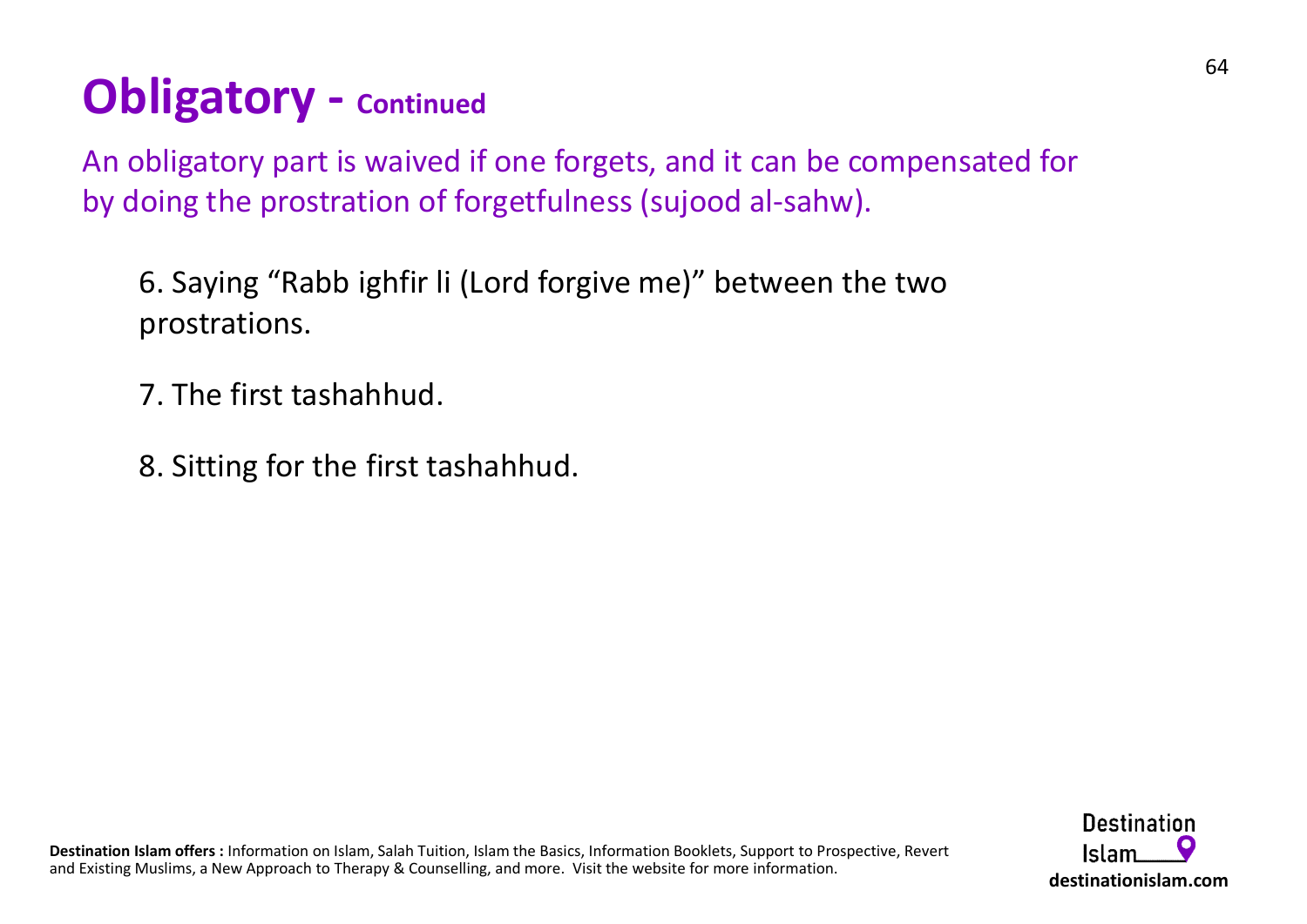**Sunnah <u>words</u> of Salah**<br>The prayer is not invalidated if one omits one of these actions, even<br>deliberately, unlike the pillars and obligatory parts. The prayer is not invalidated if one omits one of these actions, even if that is done deliberately, unlike the pillars and obligatory parts.

**unnah <u>words</u> of Salah**<br>
e prayer is not invalidated if one omits one of these actions, even if that is done<br>
iberately, unlike the pillars and obligatory parts.<br>
1. Saying after the opening takbeer, "Subhaanaka Allaahumm **unnah <u>words</u> of Salah**<br>
e prayer is not invalidated if one omits one of these actions, even if that is done<br>
iberately, unlike the pillars and obligatory parts.<br>
1. Saying after the opening takbeer, "Subhaanaka Allaahumm You, O Allaah; blessed be Your name, exalted be Your Majesty, and there is no god **Jinnah <u>words</u> of Salah**<br>Example prayer is not invalidated if one omits one of these actions, even if that is done<br>iberately, unlike the pillars and obligatory parts.<br>1. Saying after the opening takbeer, "Subhaanaka Allaa 1. Saying after the opening takbeer, "Subhaanaka Allaahumm<br>tabaaraka ismuka, wa ta'aala jadduka wa laa ilaaha ghayruka (<br>You, O Allaah; blessed be Your name, exalted be Your Majesty,<br>but You)." This is called du'aa' al-ist

- 2. Seeking refuge with Allaah.
- 3. Saying Bismillaah.
- 4. Saying Ameen.
- 
- 6. Reciting out loud, in the case of the imam.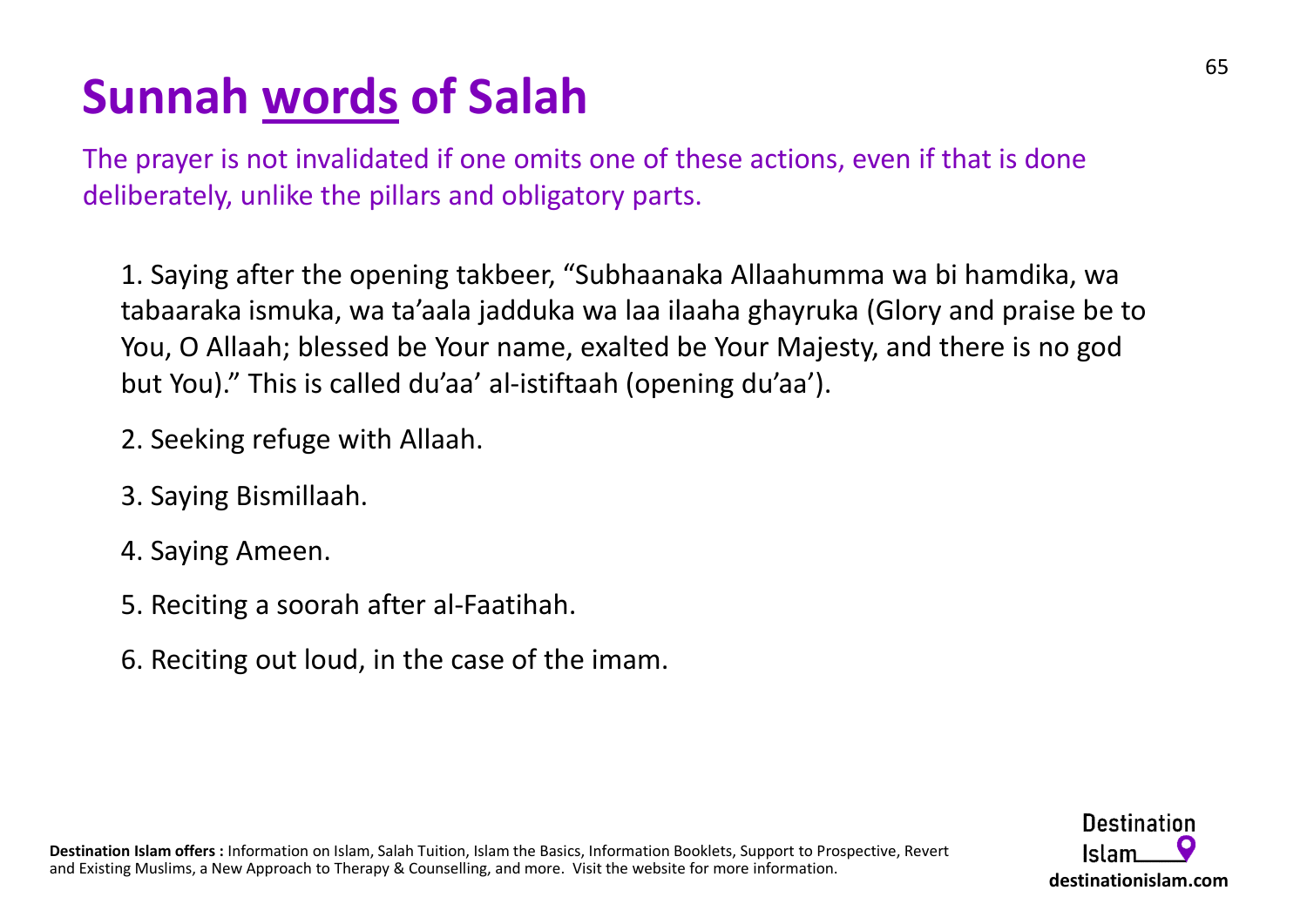**Sunnah <u>words</u> of Salah**<br>The prayer is not invalidated if one omits one of these actions, even<br>deliberately, unlike the pillars and obligatory parts. The prayer is not invalidated if one omits one of these actions, even if that is done deliberately, unlike the pillars and obligatory parts. **UNIMENT WORE STON STON STON STON CONTA CONTA CONTA CONTA CONTA CONTA CONTA CONTA CONTA CONTA CONTA CONTA CONTA CONTA A STATION MORE A STANDA CONTA STANDA CONTA STANDA STANDA STANDA STANDA STANDA STANDA STANDA STANDA STAND** 

**unnah <u>words</u> of Salah**<br>
Pe prayer is not invalidated if one omits one of these actions, even if that is done<br>
iberately, unlike the pillars and obligatory parts.<br>
7. Saying the tasbeeh when bowing more than once, such as or more. **Unnah words of Salah**<br>
E prayer is not invalidated if one omits one of these actions, even if that is done<br>
iberately, unlike the pillars and obligatory parts.<br>
7. Saying the tasbeeh when bowing more than once, such as a

prostrations.

10. Sending prayers upon the family of the Prophet (peace and blessings of The upon the pail are positions and obligatory parts.<br>
T. Saying the tasheeh when bowing more than once, such as a second or third time<br>
or more.<br>
8. Saying the tasheeh in prostration more than once.<br>
9. Saying "Rabb ighfi and upon them, and saying du'aa' after that.

Destination Islam offers : Information on Islam, Salah Tuition, Islam the Basics, Information Booklets, Support to Prospective, Revert and Existing Muslims, a New Approach to Therapy & Counselling, and more. Visit the website for more information.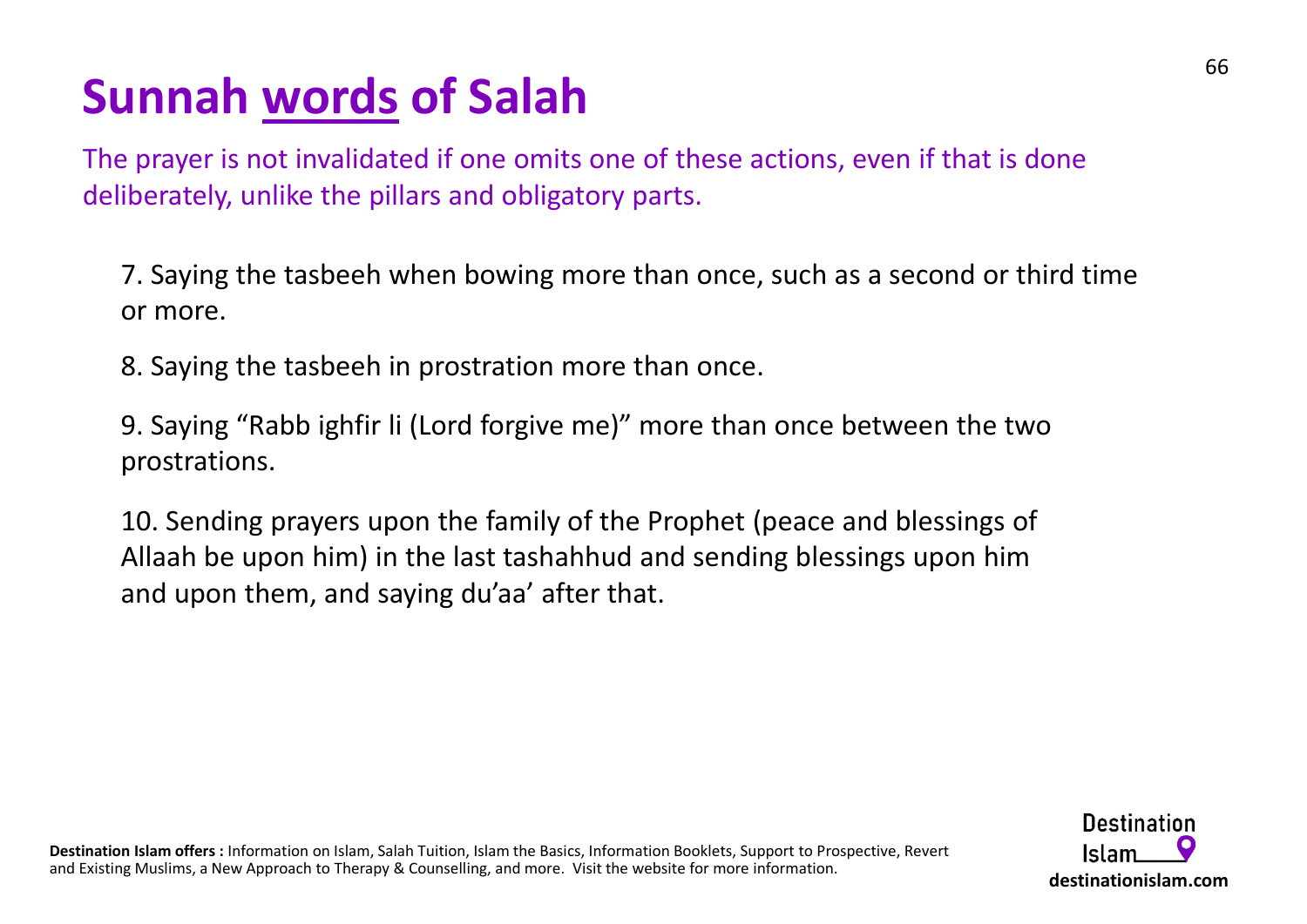**Sunnah <u>actions</u> of Salah**<br>The prayer is not invalidated if one omits one of these actions, even if<br>deliberately, unlike the pillars and obligatory parts. The prayer is not invalidated if one omits one of these actions, even if that is done deliberately, unlike the pillars and obligatory parts.

- 1. Raising the hands when saying the opening takbeer.
- 2. Raising the hands when bowing.
- 3. Raising the hands when rising from bowing.
- 4. Dropping them after that.
- 5. Placing the right hand over the left.
- 6. Looking towards the place of prostration.
- 7. Standing with the feet apart.
- 8. Holding the knees with fingers spread apart when bowing, holding the back straight and making the head parallel with it.
- 9. Placing the parts of the body on which one prostrates firmly on the ground.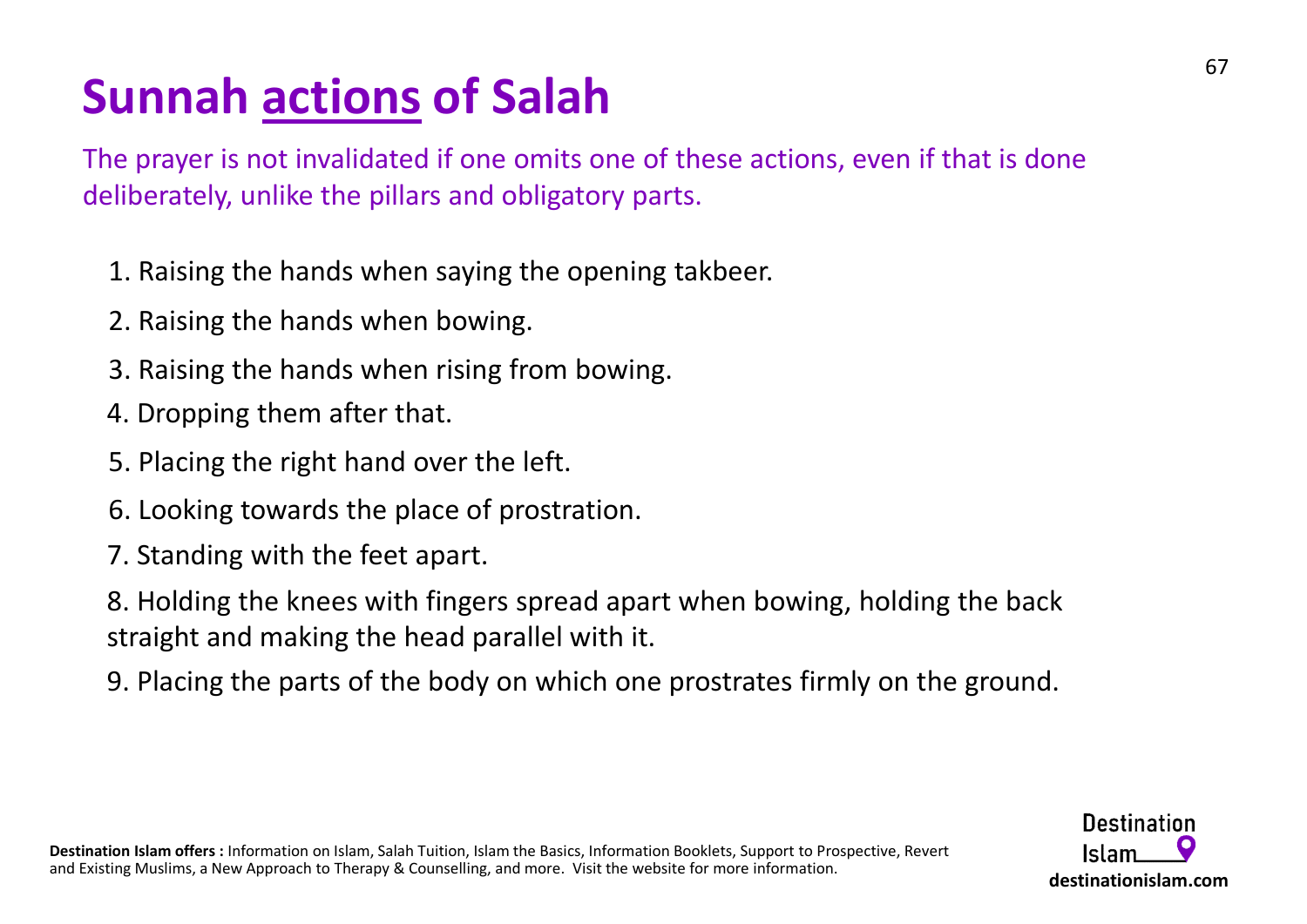**Sunnah <u>actions</u> of Salah**<br>The prayer is not invalidated if one omits one of these actions, even if<br>deliberately, unlike the pillars and obligatory parts. The prayer is not invalidated if one omits one of these actions, even if that is done deliberately, unlike the pillars and obligatory parts.

10. Keeping the elbows away from the sides, and the belly from the thighs, and the thighs from the calves; keeping the knees apart; holding the feet upright; holding the toes apart on the ground; placing the hands level with the shoulders with the fingers spread. 11. Sitting mutawarrikan in the second tashahhud.

12. Placing the hands on the thighs with the fingers together between the two prostrations, and in the tashahhud, except that in the latter the thumb and ring fingers should be held in, a circle made with the middle finger and thumb, and one should point with the forefinger when remembering Allaah.

13. Turning to the right and left when saying the salaam.

**Destination** Islam destinationislam.com